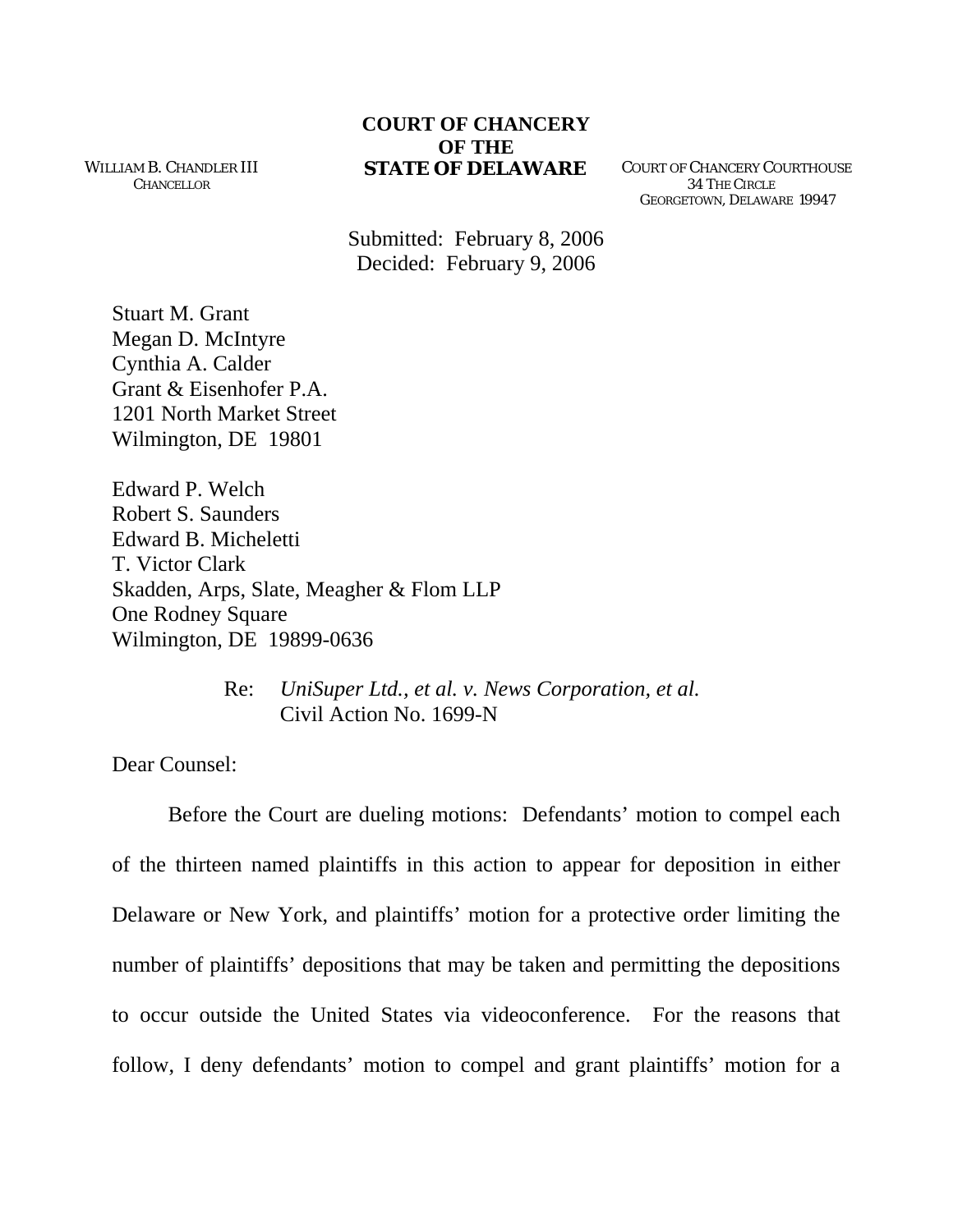protective order. The form of order supplied by plaintiffs, as slightly modified, has been e-filed along with this letter decision.

I need not review the factual and legal background of this dispute. Suffice it to say that all that remains is a determination concerning whether a contractual agreement, allegedly entered into between defendants and plaintiffs, is binding and enforceable. In this regard, it is noteworthy that plaintiffs do not seek individualized damages or relief. Instead, plaintiffs seek equitable relief in the form of an opportunity for the shareholders of defendant News Corporation ("News Corp." or "the Company") to vote on the extension of the poison pill currently in place at the Company. This relief, if ordered by the Court, would inure to the benefit of all of News Corp.'s shareholders. For this reason, although this action is brought as an individual action, its relief will effectively operate in the same manner as though it were brought as a representative action. It follows that the action could have been brought by a single shareholder, rather than the thirteen shareholders named in the complaint.

Moreover, it appears that only one of the named plaintiff shareholders, CARE Super Pty Ltd, has firsthand knowledge regarding the negotiations with the defendants over the scope and terms of the alleged contractual obligation. The other shareholder plaintiffs learned about the agreement and negotiations from representatives of the Australian Council of Super Investors Inc. ("ACSI"). The

2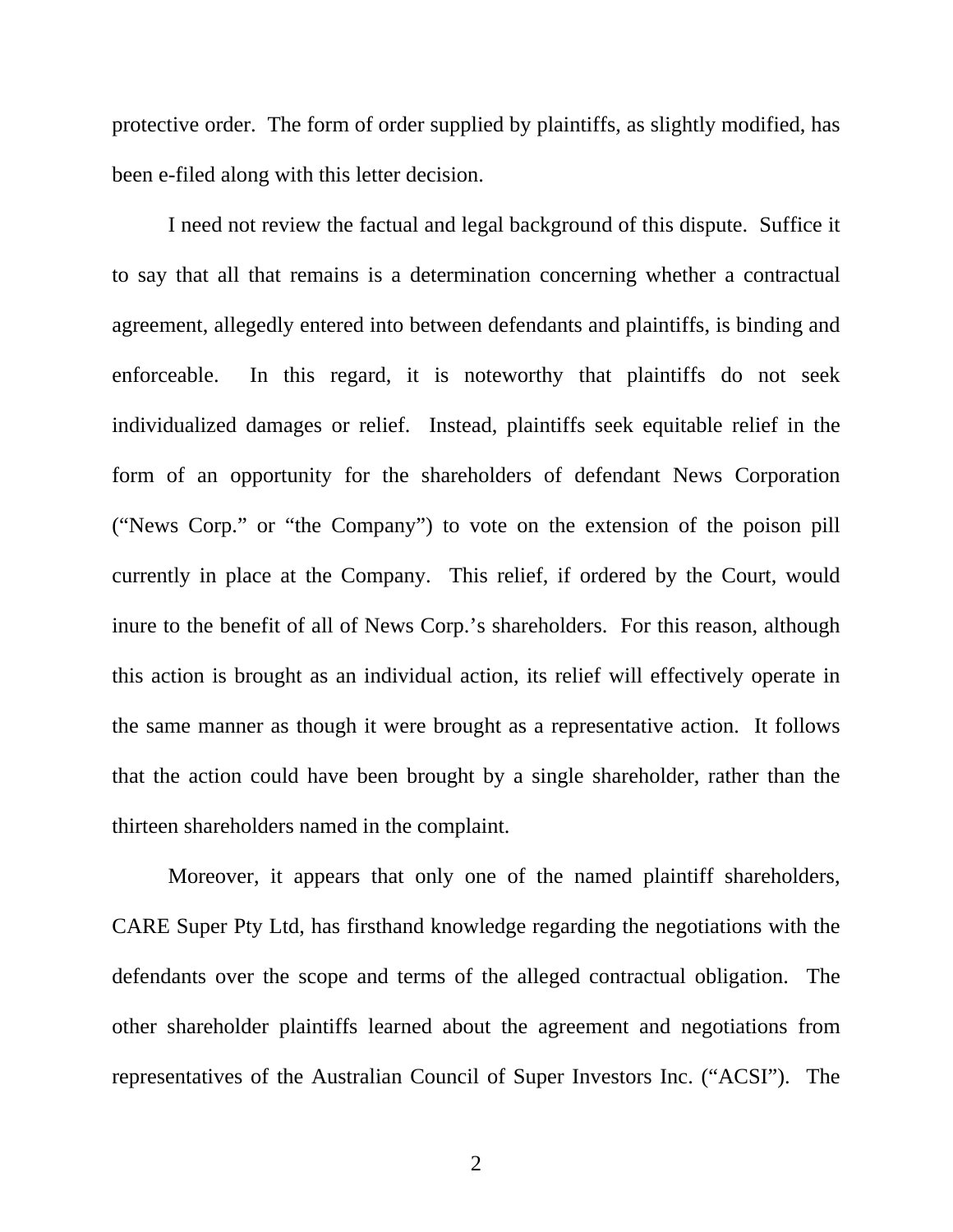President of ACSI (Mr. O'Sullivan) and the then-Deputy Chairman of CARE Super Pty Ltd were the negotiators of the purported contractual obligation, along with Ian Phillip, General Counsel for News Corp.

Defendants seek to depose a Rule 30(b)(6) representative of each of the plaintiffs, and insist that those depositions occur either in Delaware or New York. Eleven of the thirteen plaintiffs reside overseas, with most of them in Australia. Recognizing the importance of O'Sullivan to the claims in this case, plaintiffs' counsel have arranged for O'Sullivan's deposition to take place in the United States on March 7, 2006. Plaintiffs have also offered to produce representatives of two additional plaintiffs—to be selected by the defendants—for depositions, but ask that these depositions be taken via videoconference if they are of non-U.S. plaintiffs. Defendants' motion to compel insists that they be allowed to take all thirteen plaintiffs' depositions in the United States.

I deny defendants' motion to compel for the following reasons: (1) Given that only two of the plaintiffs (ACSI and CARE) were actually involved in the negotiations of the alleged contractual agreement, the other plaintiffs are not in the position to provide more than recitations about what they were told by O'Sullivan and the CARE representative during those discussions. In light of this circumstance, and considering the significant burden that depositions of the non-U.S. plaintiffs would impose upon them, it would appear to me that depositions of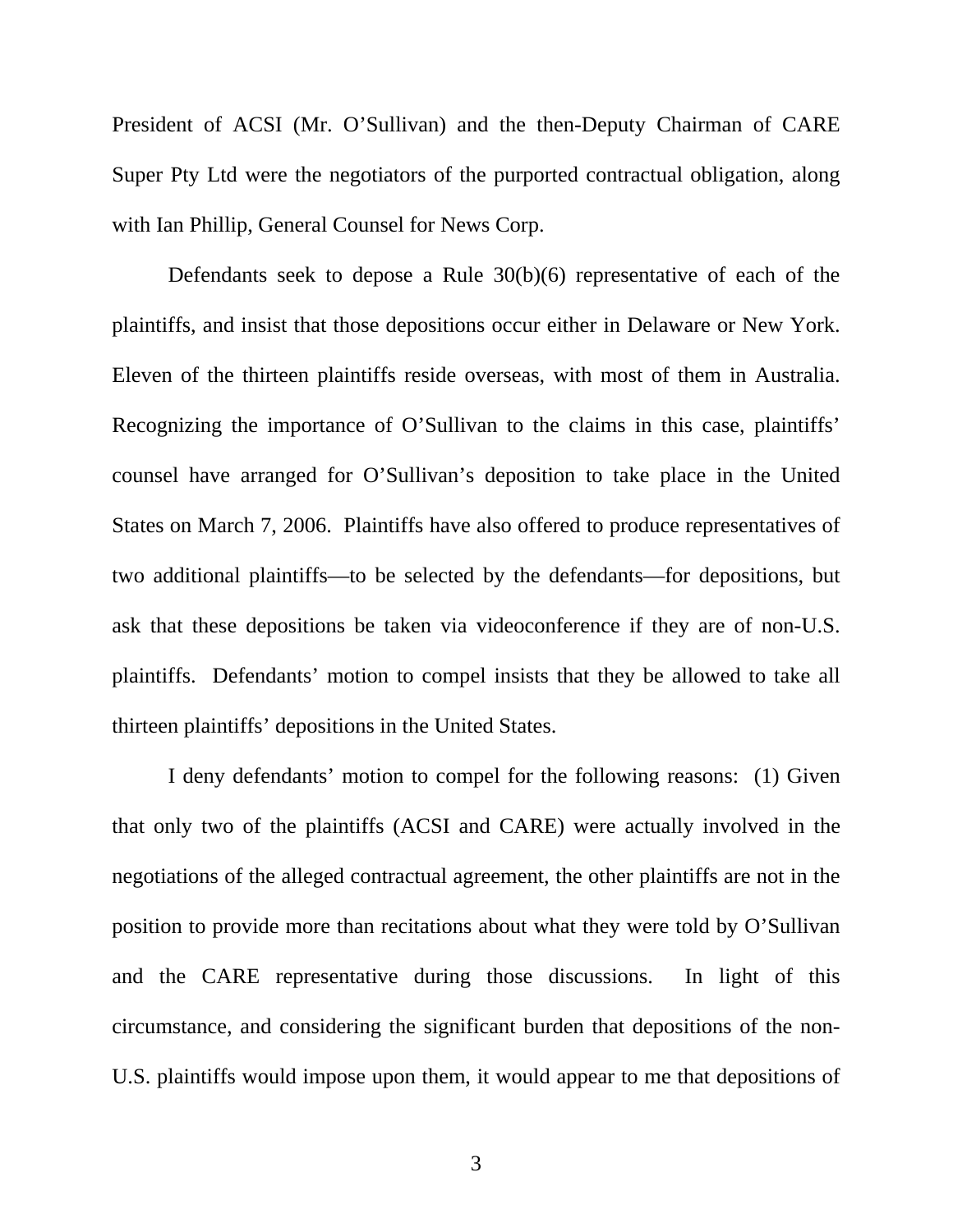all thirteen plaintiffs, based on the present state of the record, would be unnecessary and should not be required; (2) Contrary to defendants' assertions, whether the plaintiffs' reliance on the alleged statements and representations resulting from the negotiations was "reasonable" is judicially determined by using an objective standard. *See Norman v. Paco Pharm Servs., Inc.*, 1991 WL 182447, at \*2 (Del. Ch.). Although defendants may properly inquire at the permitted depositions into the reliance issue, the Court will make its own determination on that issue using an objective standard. Accordingly, it is unnecessary for defendants to depose all thirteen plaintiffs for the purpose of determining the reasonableness of plaintiffs' reliance on defendants' statements; (3) Although the plaintiffs selected Delaware as the forum to litigate this dispute, they did so as a result of defendants' decision to reincorporate from Australia to Delaware. Plaintiffs assert that their vote in favor of the reincorporation was the bargained-for consideration supporting the contractual agreement by defendants to afford shareholders a vote on any extension of News Corp.'s poison pill beyond a oneyear period. Plaintiffs' action to enforce the alleged bilateral agreement thus had to be filed in Delaware, but plaintiffs' choice of forum was preordained by defendants' decision to reincorporate in Delaware. "The general principle that the plaintiff must come to the forum he has chosen loses force if he had no choice of forum to begin with." *In re Barrett Estate*, 1994 WL 274004, at \*1 (Del. Ch.).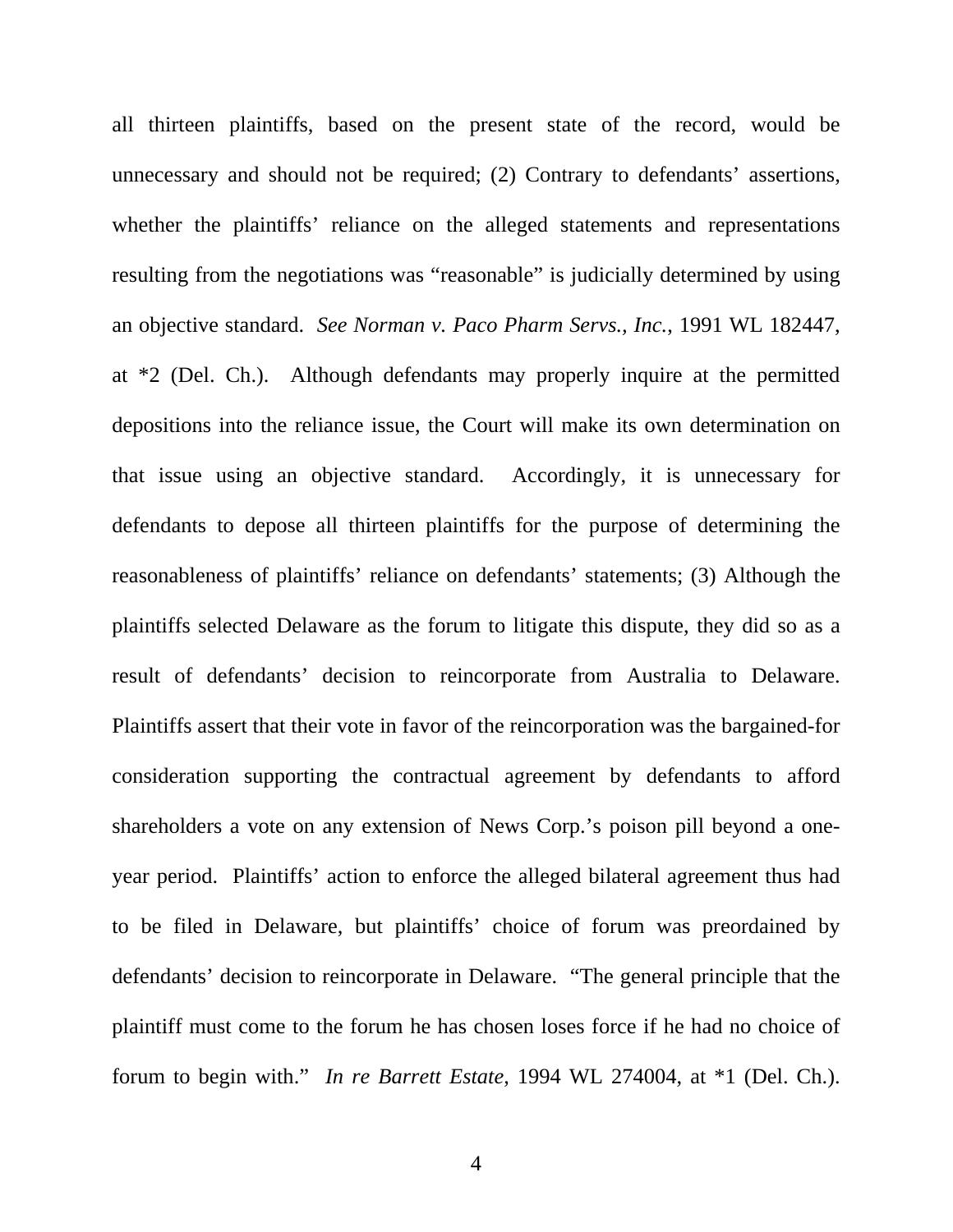Consequently, I am not persuaded by defendants' argument that plaintiffs' "choice of forum" requires them to come to Delaware for depositions. Accordingly, for all of these reasons, I deny defendants' motion to compel and grant plaintiffs' motion for a protective order. An order will be entered granting defendants' permission to take Rule 30(b)(6) depositions of no more than two plaintiffs, in addition to the deposition of Michael O'Sullivan.

I also agree with the plaintiffs' application that defendants be required to take depositions of non-U.S. plaintiffs (other than the depositions of O'Sullivan) via videoconference. Rule 30(b)(7) of the Court of Chancery Rules expressly provides that "the Court may upon motion order that a deposition be taken by telephone or other remote electronic means." Considering all the circumstances, I view such a procedure particularly appropriate here, where the non-U.S. plaintiffs would have to incur significant time and expense to travel to the United States for their depositions. I note that a flight from Melbourne, Australia to New York lasts over twenty hours, involves a sixteen-hour time change, and costs over \$2,000 roundtrip coach class ticket. In addition, given that the duration and scope of the plaintiffs' deposition will be narrow since they have only limited discoverable information, it seems unnecessarily burdensome and unfair to require the depositions to be taken in person in Delaware or New York. *See Chang v. Chang*, 1992 WL 236944, at \*1 (Del. Ch.) (declining to require plaintiff to travel from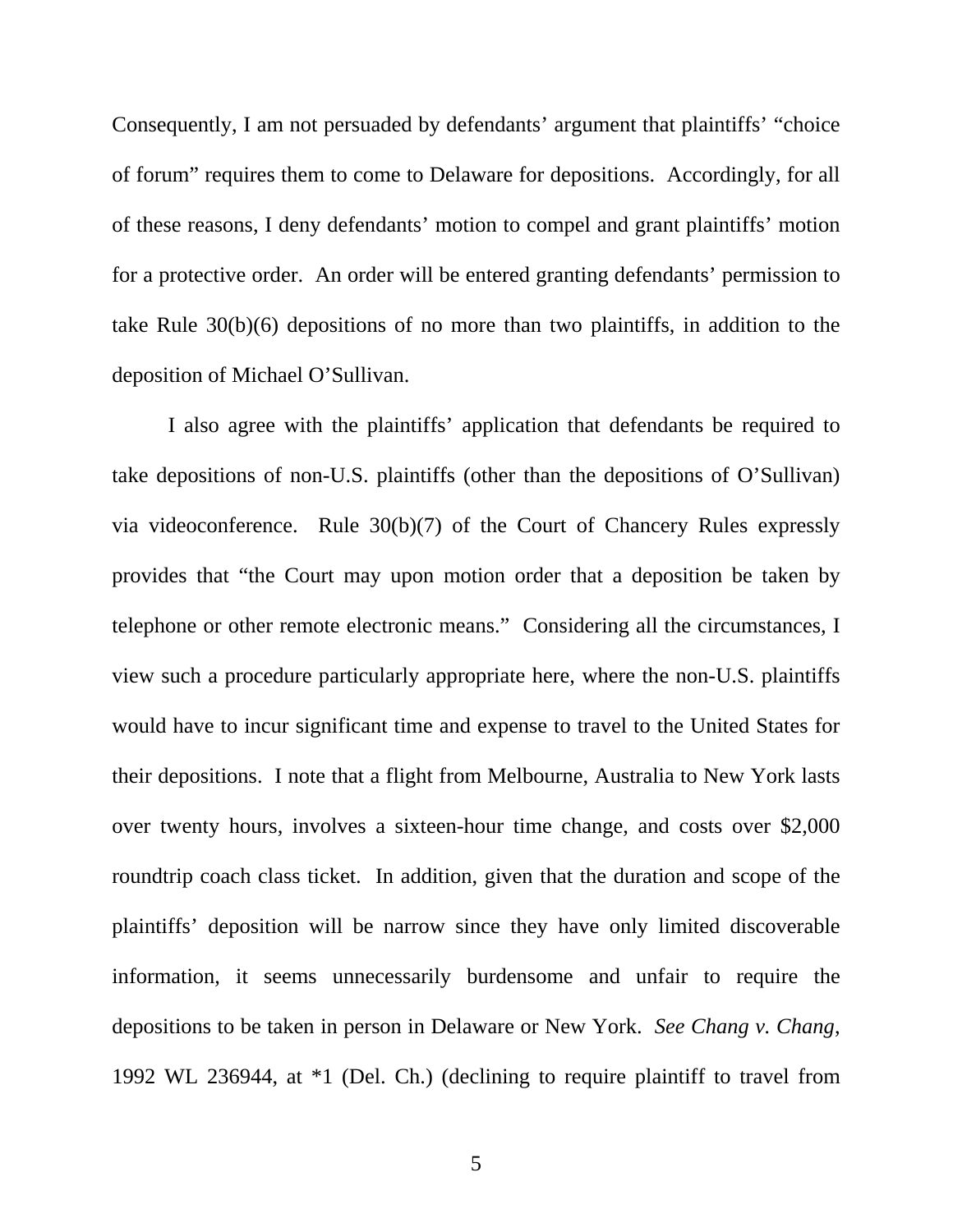Oregon to Delaware for a live deposition, where the information sought by defendant could be elicited via telephone deposition or written discovery); *Normande v. Grippo*, 2002 WL 59427, at \*2 (S.D.N.Y.) (granting plaintiff's application to have her deposition taken by telephone, given the significant time, expense, and inconvenience of requiring her to travel from Brazil to New York); *In re Central Gulf Lines, Inc.*, 1999 WL 1124789, at \*1 (E.D.L.A.) (directing that depositions be conducted by videoconference in lieu of requiring deponents to travel from Hong Kong to Louisiana). I note that the comparable Rule 30(b)(7) of the Federal Rules of Civil Procedure have been interpreted to require a party opposing a telephonic or other electronic deposition to bear the burden of establishing why the deposition should *not* be conducted by those means. *See*, *e.g.*, *Laughlin v. Occidental Chem. Corp.*, 2005 WL 1459527, at \*1 (E.D. Pa.) (*citing Moore, et al., Moore's Federal Practice,* § 3024 (3<sup>rd</sup> ed. 1999)). Defendants have made no showing that a videoconference deposition would prejudice them in any way. Accordingly, I grant plaintiffs' application to require that the depositions of non-U.S. plaintiffs (other than O'Sullivan) occur via videoconference. If defendants learn information during the depositions permitted under this decision that gives reason to believe additional depositions of other plaintiffs are necessary in order for defendants to defend against the plaintiffs' claims, they may make application to this Court and demonstrate the grounds for additional depositions.